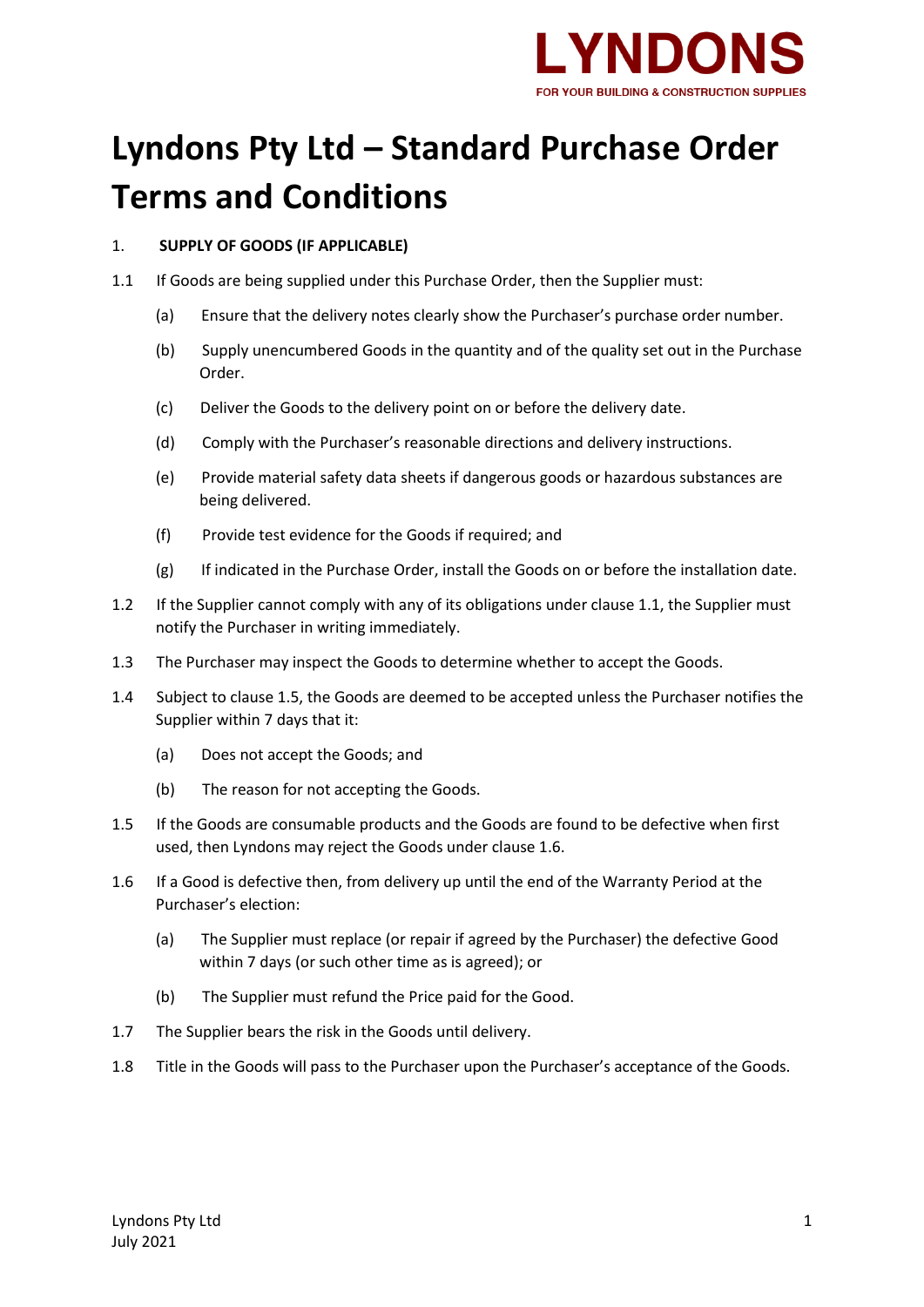

## 2. **SUPPLY OF SERVICESS (IF APPLICABLE)**

- 2.1 If Services are being supplied under this Purchase Order, then the Supplier must provide the Services in accordance with the Purchase Order.
- 2.2 If reports, data, or other materials are to be delivered in the performance of the Services, the rights and title (including copyright) vests in the Purchaser on their acceptance by the Purchaser.
- 2.3 The Supplier may only subcontract the Services with the express written approval of the Purchaser.
- 2.4 If in the Purchaser's reasonable opinion, the Supplier has failed to satisfactorily perform the Services the Purchaser may elect to:
	- (a) Have the Supplier provide replacement Services within such reasonable time as the principal may determine; or
	- (b) Terminate the Purchase Order under clause 7.

#### 3. **SUPPLIER'S WARRANTIES**

- 3.1 If Goods are being supplied under this Purchase Order, then the Supplier warrants that it has good and unencumbered title to the Goods and that the Goods:
	- (a) Conform to with any description applied and any sample provided by the Supplier.
	- (b) Are new (unless otherwise specified).
	- (c) Are free from defects in materials, manufacture, workmanship and installation.
	- (d) Conform to any applicable Australian Standards or other standards nominated in the Purchase Order.
	- (e) Are of merchantable quality.
	- (f) Are installed correctly (if the Supplier is responsible for installation).
	- (g) Are fit for their intended purpose; and
	- (h) Are manufactured and supplied without infringing any person's intellectual property rights.
- 3.2 The Supplier must ensure that the Purchaser receives the full benefit of any manufacturer's warranties in respect of the goods.
- 3.3 If Services are being supplied pursuant to this Purchase Order, then the Supplier warrants that the Services will:
	- (a) Comply with the description of the Services in the Purchase Order.
	- (b) Be provided with due care and skill.
	- (c) Be provided in a timely and efficient manner.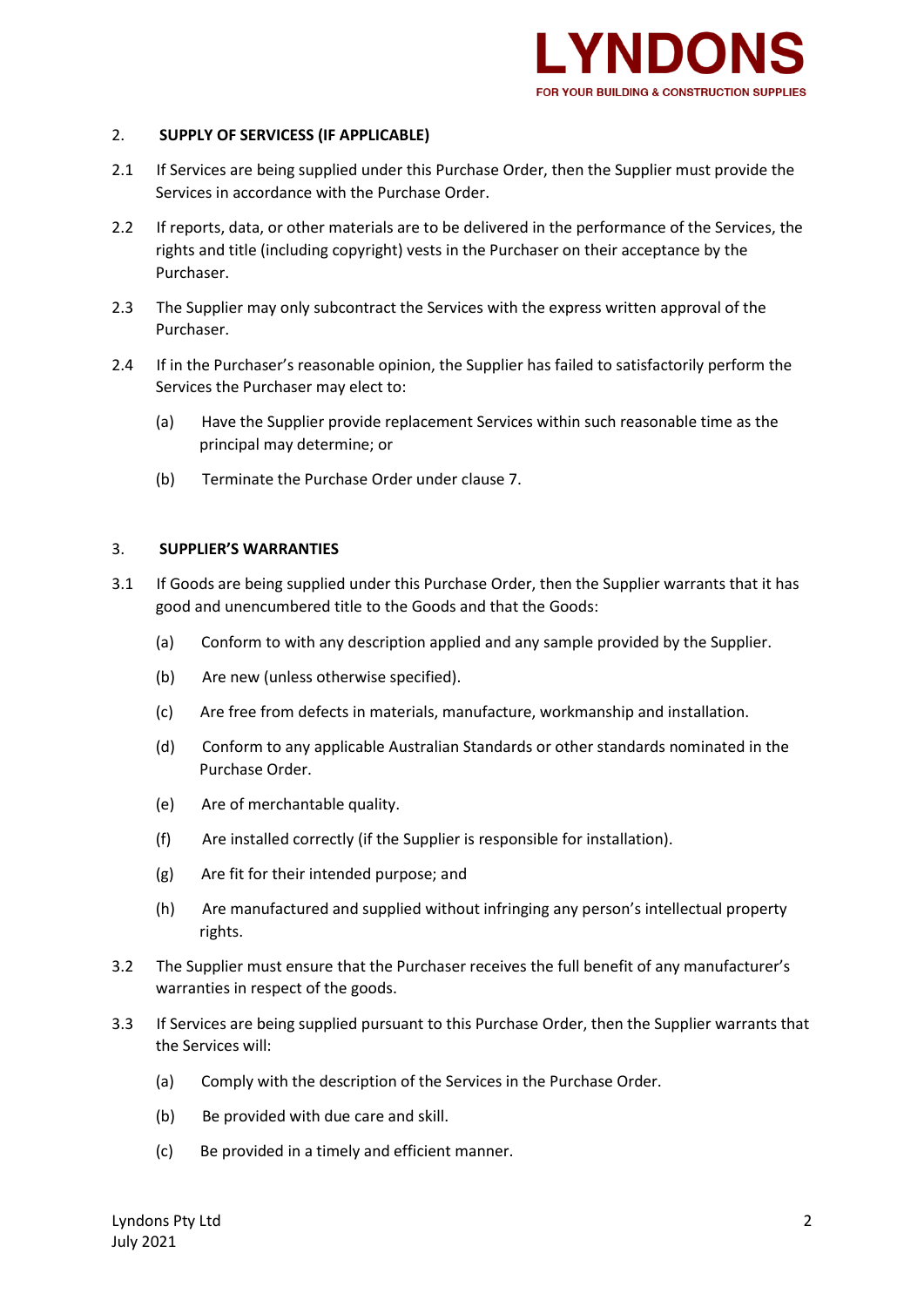

- (d) Be provided in accordance with the best practices current in the Supplier's industry.
- (e) Be supplied without infringing any person's intellectual property rights.
- (f) Be performed by the Supplier and/or the Supplier's Personnel; and
- (g) Be supplied in the most cost-effective manner consistent with the required level of quality and performance.

#### 4**. PRICE AND PAYMENT**

- 4.1 The invoice must clearly show the Purchaser's purchase order number.
- 4.2 The Price stated on the Purchase Order:
	- (a) Is firm and includes containers, packaging and all costs and charges to the point of delivery unless otherwise stated; and
	- (b) Is inclusive of GST.
- 4.3 The Purchaser is not obliged to pay for the goods and/or services unless the Supplier has provided a Tax Invoice in respect of that payment.
- 4.4 If the Supplier is not registered for GST, then GST must not be charged on supplies made under this Purchase Order.

#### 5. **LIABILITY LIMIT**

5.1 The Supplier's liability to the Purchaser under the Purchase Order is limited to an amount equal to the value of the goods and/or services purchased under this Purchase Order.

#### 6. **CONFIDENTIAL INFORMATION**

- 6.1 The Supplier must keep the Purchaser's information confidential and only use or disclose the confidential information to the extent necessary for the purpose of this Purchase Order.
- 6.2 This clause survives termination of the Purchase Order.

### 7. **TERMINATION**

- 7.1 The Purchaser may terminate this Purchase Order immediately upon giving notice in writing to the Supplier if:
	- (a) The Supplier fails to supply the Goods within 14 days of the agreed delivery date.
	- (b) The Supplier fails to supply the Services to the expected standard and within the expected time frames.